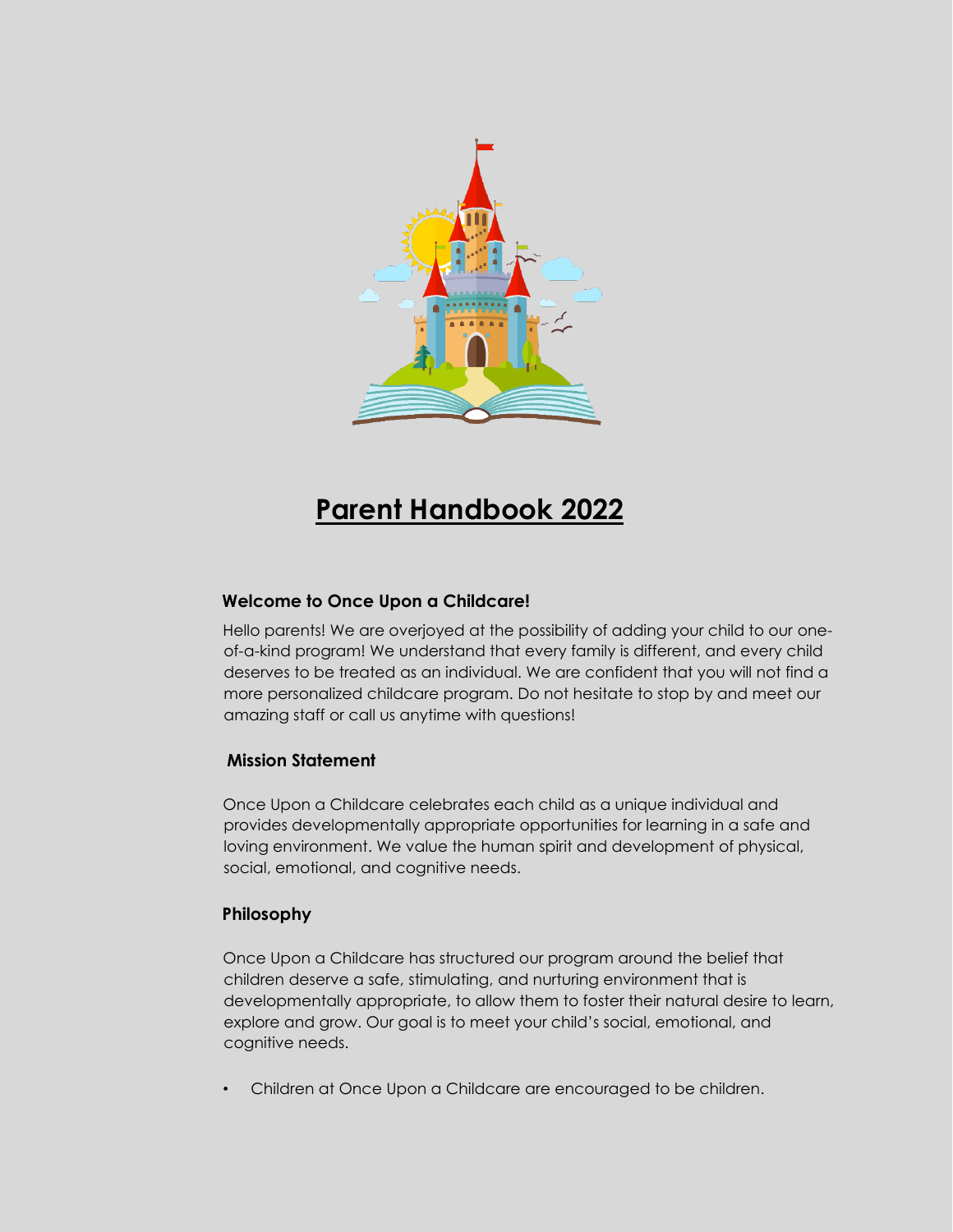- We understand the importance of play.
- The individual progress, development, and growth of every child is important to us.
- Young children learn best through experiences, which incorporates several areas of development.
- All children have the potential to reach great success when provided with encouragement, appropriate support, and instruction.
- Each child deserves to be treated as an individual.

## **Contact and Communication**

At Once Upon a Childcare, we believe Parent/Provider communication is vital to a successful childcare experience. We ask that you be as open with us as we promise to be with you. If you ever have questions or concerns, we encourage you to come to the director or your child's teacher with all questions or concerns. Your concerns will be addressed and remedied, in a loving, professional manner.

Drop-off and pick-up times are generally not a good time for childcare discussions which require more than 5 minutes of time. You may call the leadership team during business hours to discuss your concerns via phone or schedule a time to come in and speak with them directly. After hours we can be reached by email at [onceuponachildcare@yahoo.com](mailto:onceuponachildcare@yahoo.com) or [ouacvickers@yahoo.com](mailto:ouacvickers@yahoo.com) for non-pressing matters, or via text 719-640-0883 (Robin) or 720-837-8116 (Shaunna) for time sensitive matters. We will get back to you as soon as we are able.

We utilize a variety of methods to keep you informed. Teachers will send a weekly email or newsletter to help keep you informed about your child's progress and growth. We will provide you with a monthly newsletter and other parent letters as needed throughout the year, all of which can be found on our website. We maintain a website and a private Facebook group page for Once Upon a Childcare.

Contact Information:

 Owner Cell Phone (Robin): 719-640-0883 Regional Director (Shaunna): 720-837-8116 Direct Line: 719-465-1342 (Garden of the Gods) Direct Line: 719-375-3927 (Vickers)

 Website: www.onceuponachildcare.com Email: [onceuponachildcare@yahoo.com,](mailto:onceuponachildcare@yahoo.com) [ouacvickers@yahoo.com](mailto:ouacvickers@yahoo.com) Once Upon a Childcare on Facebook: by direct add only.

#### **To report child abuse/neglect, please contact Child Protective Service Help Line at 719-444-5700 or 1-800-CO4KIDS**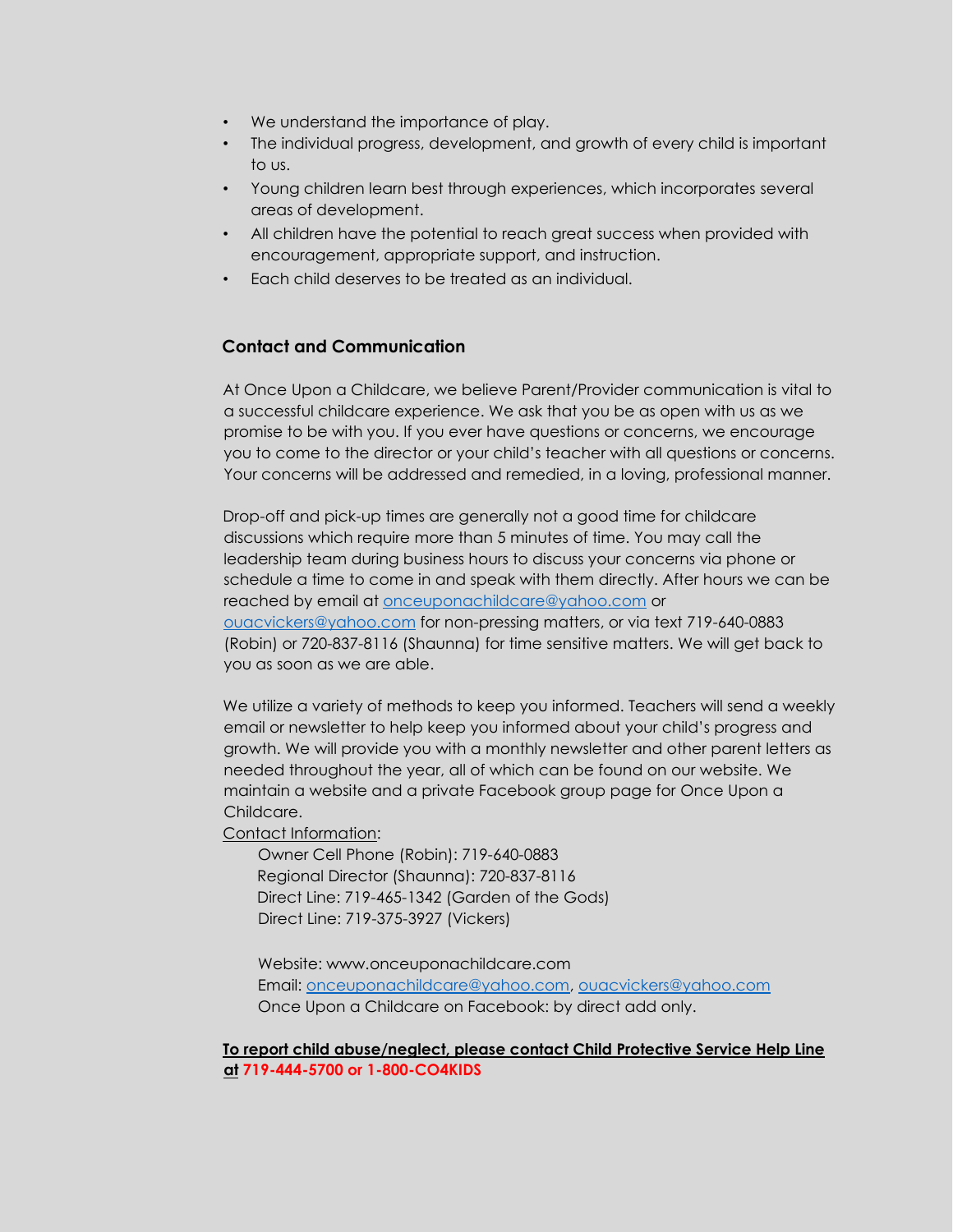We are required by law to report any suspected abuse or neglect.

You can request a copy of the official Rules and Regulations for Childcare Centers at https://www.sos.state.co.us/

To file a complaint against Once Upon a Childcare, please contact The Colorado Department of Human Services Division of Childcare at 1575 Sherman Street, Denver, CO 80203, or Call 303- 866-5958 or 1-800-799-5876

## **Admission and Registration**

Our admissions process is simple, if you feel Once Upon a Childcare may be the right fit for your family, give us a call. We would love to schedule a tour, let you meet our amazing teachers, and answer all your questions.

At the time of enrollment, you will be provided with a link to our website where you can find, and download required registration forms. All paperwork must be completed and turned in along with a copy of immunizations, and current physical, prior to the first day of attendance.

Records are kept on file for each child enrolled at Once Upon a Childcare. These records include, but are not limited to, Contract and Rate Agreement, Enrollment Records, immunizations, current physical, and a Release for Emergency Care. You are expected to inform Once Upon a Childcare of any changes or additions to the information you provide as it arises. All enrollment forms are updated annually, during the month of January.

## **Fees and Rates**

A registration fee of \$100 is due at the time of enrollment and must be paid before your child will be admitted into care. During the admission process, you will sign a contract that will include your families' childcare rate. All fees and tuition payments are non-refundable.

At Once Upon a Childcare, we only accept automatic withdrawal, payable by checking or FSA account. Payments can be made bi-weekly, monthly, or quarterly and tuition is always due on Thursday. Your contract will specify your preference. If you wish to change your payment schedule from bi-weekly to monthly, we require a 2 weeks' notice. Your first payment is due at the time of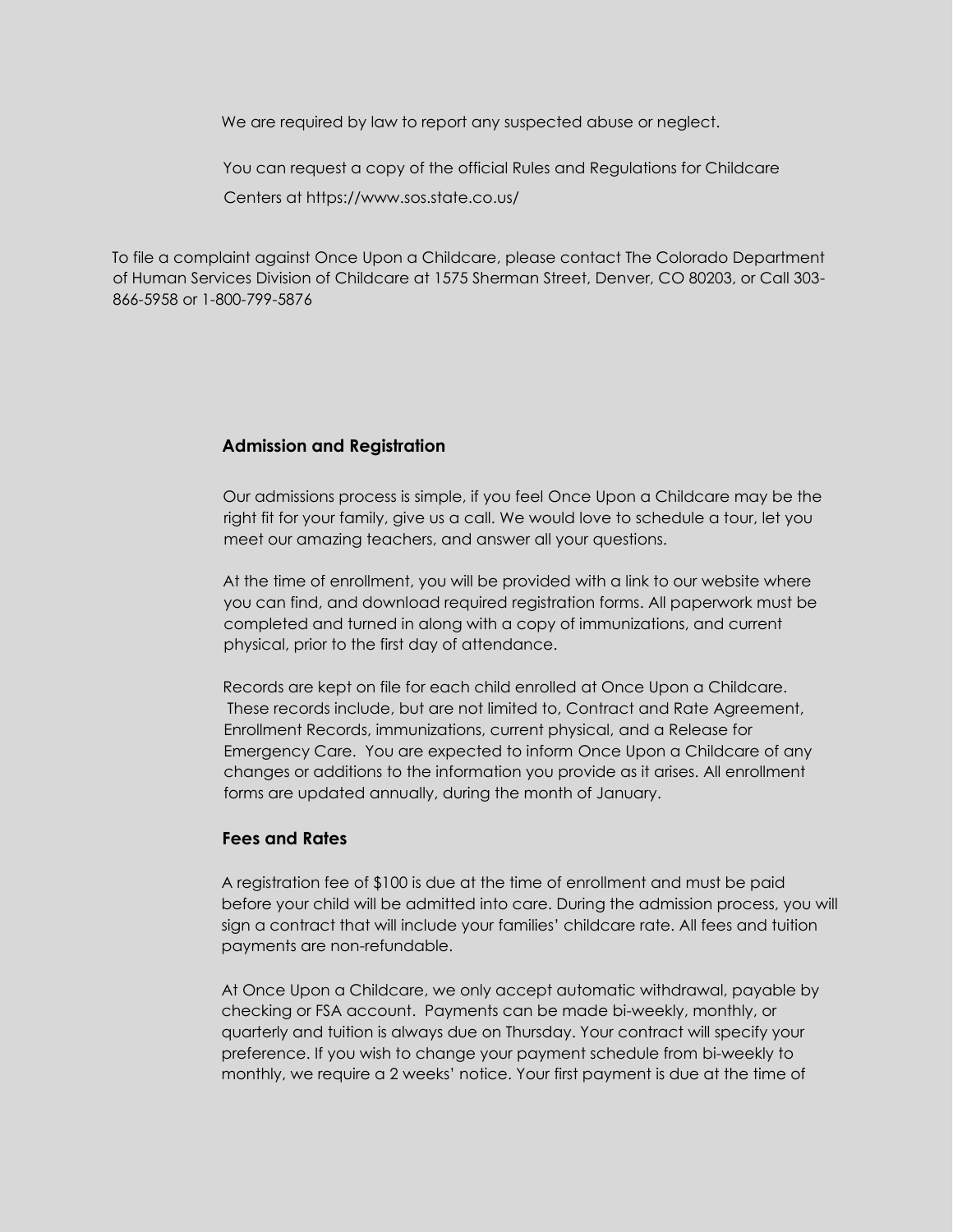enrollment and is non-refundable. All following payments must be made by Thursday on your agreed upon payment schedule. See tuition sheet for details.

we require a 2 weeks' notice. Your first payment is due at the time of enrollment and is non-refundable. All following payments must be made by Thursday on your agreed upon payment schedule. See tuition sheet for details.

Initially, your child will be enrolled on a two-week (14 calendar days) trial period beginning on your child's first day of attendance. During the trial period, the parent or provider may terminate the childcare agreement without further obligation. No pre-paid childcare fees, including your security deposit, will be credited upon cancellation during the trial period.

Admission is not discriminated based on ability, race, creed, color, national origin, religion, disability, or sex.

We are happy to try our best and accommodate all special needs and disabilities. Families with children in need of specialized care or disability accommodation will be enrolled based on a two-week trial basis. At the end of two weeks we will discuss our ability to adequately meet all needs and continued enrollment.

#### **Hours of Operation**

Once Upon a Childcare's hours are 6am-6pm Monday through Friday, excluding holidays.

Late/early fees equal to \$1 per minute, per child, will be billed to you in the event of any early drop-off and/or late pick-up that has not been previously authorized. Your account will be charged any late/early fees within 24 hours. You should be prepared with one of your authorized pick-up people to have your child picked up on time in the event of an unanticipated situation that may delay you. We sincerely do not want to charge this fee, so communication is key. Our intent is not to gain more money, but to have our business hours respected so that our employees can make it home in a timely manner.

If you need to change your enrollment days, we require a minimum of a twoweek notice in writing. We can occasionally accommodate last minute changes if the situation is dire. We reserve the right to terminate our childcare arrangement if we cannot accommodate your new hours.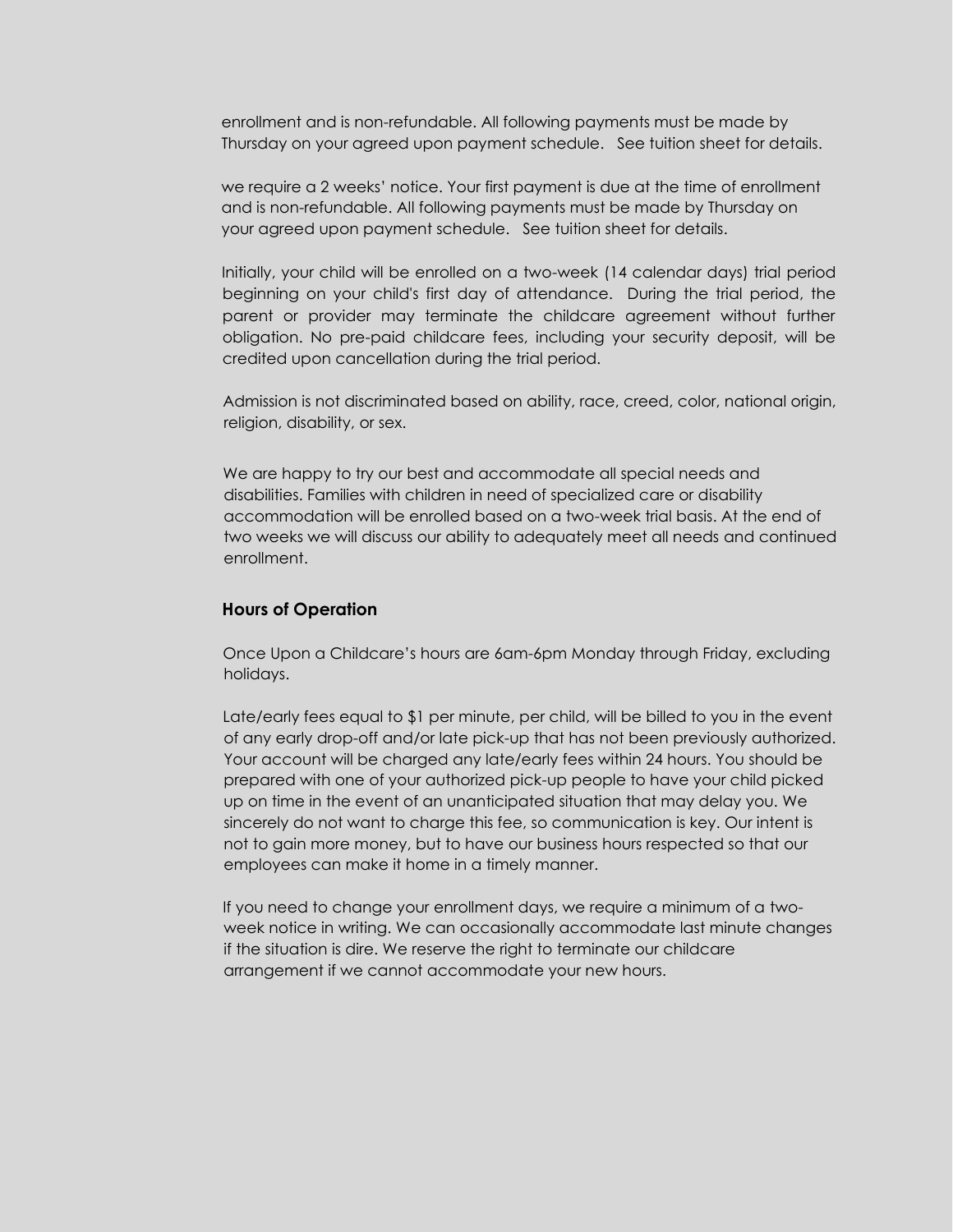#### **Weekly Fee Schedule**

## Infants and Young Toddlers FT \$330 3 Days \$260

2 Days \$220

## Toddlers

FT \$310 3 Days \$240 2 Days \$200

## Pre K 1

FT \$290 3 Days \$220 2 Days \$170

## Pre K 2

FT \$270 3 Days \$200 2 Days \$150

## Pre K3

FT \$250 3 Days \$180 2 Days \$130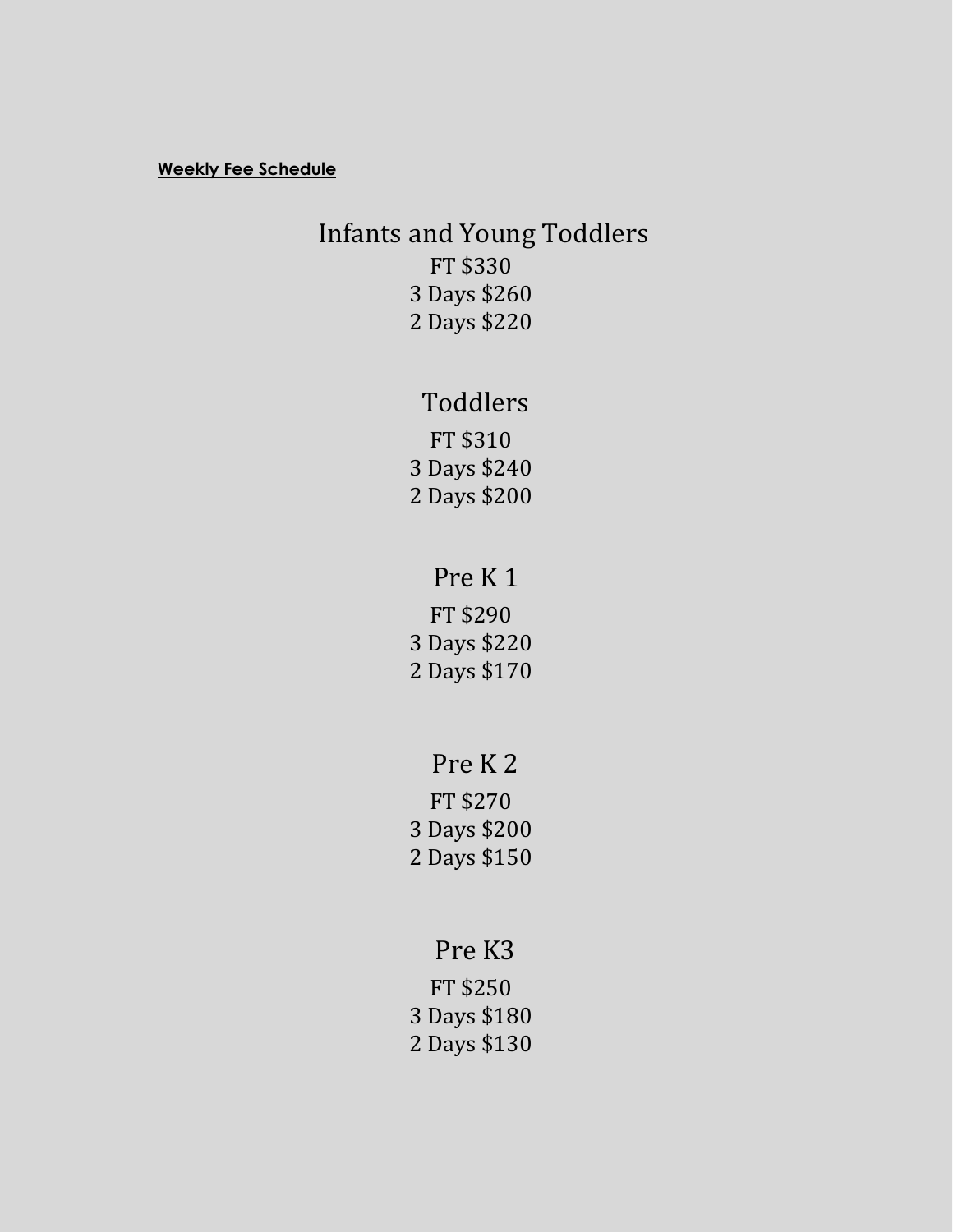## **Our Classrooms**

At Once Upon a Childcare, our center consists of age appropriate classrooms and outdoor spaces. We currently provide care for children 6 weeks through 1st grade.

Each classroom is designed to provide your child with optimal learning experiences. Classrooms are structured in a way that allows children to explore, learn, and engage in both independent and group activities to meet their social, emotional, and cognitive needs

We follow all state ratios for Child Care centers for all age groups: Infants (6 weeks to 1 year): 1:5 Young Toddlers (1yr-2yr) 1:5 Toddlers (2yr-3yrs): 1:7 or 1:8 Pre-K1/2 (3yr-4yr): 1:10 Pre-K 3 (4yr-5yr): 1:12

## **Late Openings/Early Closing Days**

There will be no credit in childcare fees for early dismissal or delayed start. In addition, all early/late fees apply to the temporary opening or closing time for that day. This is not a situation we anticipate happening. We take pride in our reliability.

## **Full-Time Care**

Full-time care is defined as any enrollment of 4 or 5 days per week.

## **Part-Time Care**

Once Upon a Childcare offers a 2 day and 3 day per week option for Part Time Care.

## **Extended Care (Overtime)**

Extended care is defined as any days and/or times you may need childcare outside of your contracted hours.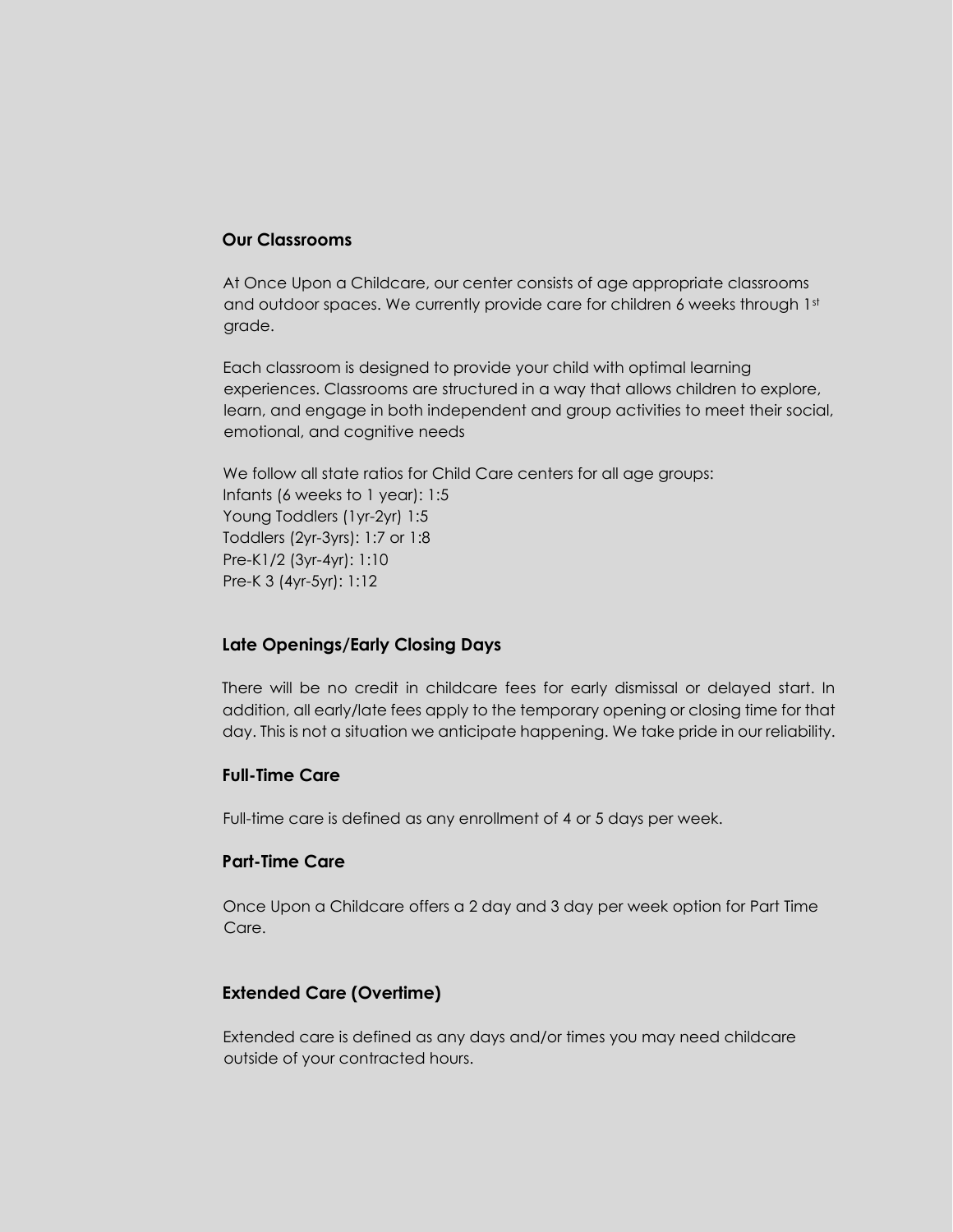We understand that you may occasionally need additional days. You must request these days as early as possible; we will do our very best to accommodate.

#### **Drop-Off and Pick-Up**

When dropping off and/or picking up your child, you must park in our designated parking lot. Do not permit your children to play with outside decorations or landscaping when arriving or leaving.

When arriving for drop off/pickup, please abide by all posted speed limits in parking lots.

Smoking is prohibited inside our center and on Once Upon a Childcare premises.

You must sign your child in and out daily at our computer, located in the front lobby. This will be used to compute your drop-off, pick-up, and late/early fee times as well as proved a record of attendance of children for evacuation and billing purposes.

It is normal for some children to have a difficult time separating from parents in the morning and/or to make the transition into leaving at the end of the day. Please be brief. It is harder on the child when you prolong your stay and teachers need to focus their attention on the other children, who tend to act out when they see teachers busy with another parent. A smile, cheerful good-bye kiss, and a reassuring word that you will be back usually works best in the mornings. With your cooperation, drop-off and pick-up times will be as stress free as possible.

Children will only be released to the authorized pick-up persons whom you have identified on your Enrollment Form. You are required to always notify us if one of your authorized pick-up persons will be picking up your child. A verbal notification is accepted unless the pick-up person is not one of your authorized pick-up people. In the case of an unauthorized pick up, we will need written permission from you. If you do not inform your child's teacher, or the director that someone else (other than a parent) will be picking up your child, they will not be released even if they are one of your authorized pick-up persons. Anyone picking up your child will be asked to show proper photo ID.

If you or one of your authorized pick-up persons arrives without a proper auto safety seat, your child will not be released, and late charges will apply. If you arrive under the suspected influence of drugs and/or alcohol, an alternative contact will be called, and late charges will apply. If you insist on leaving the premises with your child, law enforcement will be called immediately.

Any child remaining after the scheduled closure of the childcare (when parents, guardians or other emergency contacts cannot be reached) will be fed an appropriate dinner and partake in age appropriate activities. After two hours of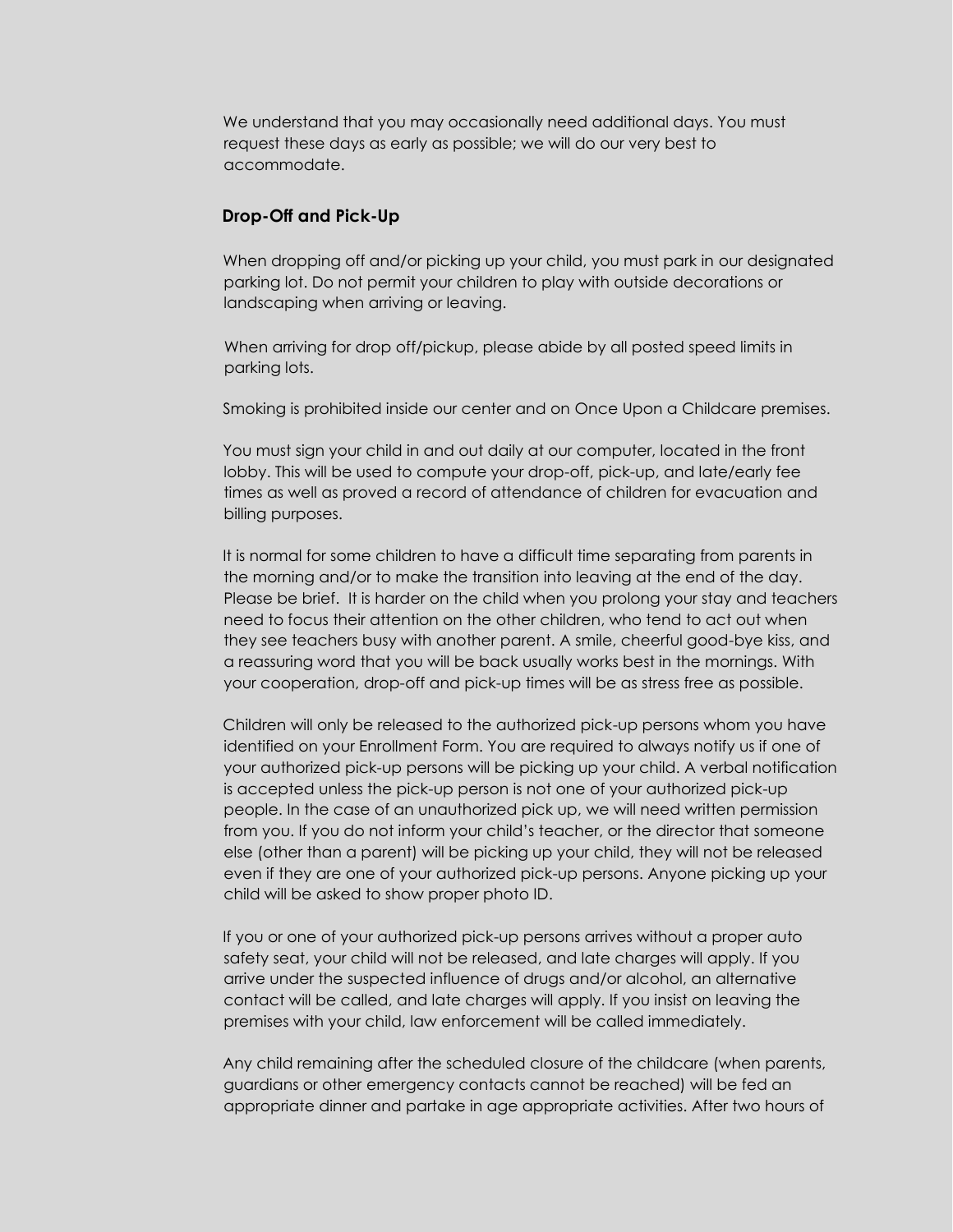inability to reach any authorized contact, the department of social services or the local police station may be contacted.

## **Personal Belongings**

Upon enrollment, your child will be assigned a personal cubby to store all their belongings. Please do not send your child with small objects that can pose a choking hazard or toys that are a distraction for daily activities. All medications MUST be checked into the front office and not placed in your child's cubby. Please send a blanket, or comfort item. Once upon a Childcare is not responsible for loss of any personal items, outside of required items. Please refrain from sending your child with money. No plastic bags are permitted in the classroom.

## **Supervision of Children**

At Once Upon a Childcare, we understand the importance of adequate supervision. Each classroom is equipped with cameras and meet, or exceed, state regulations regarding child to teacher ratios. We employ knowledgeable, attentive staff and children are always supervised by sight and sound, including nap time. When there is a mixed age group, the lower required ratio and group size for the age of the youngest child shall prevail.

## **Visitors**

All visitors that enter Once Upon a Childcare are required to sign in/out and provide staff with valid ID, address, phone number, and time of visit. At no time are any visitors allowed unsupervised access to any children in care.

## **Guidance Procedures**

Once Upon a Childcare is focused on cultivating positive relationships between child, staff, and families. We encourage parent involvement and strive to keep communication open and productive. Each encounter that a child or parent has with our staff is an opportunity to cultivate a positive relationship. We look forward to building a relationship with your family and providing you with individualized, quality childcare.

We want your children to feel heard and understood and our staff will work diligently to build a personal relationship with your child. It is imperative that children feel secure in their learning environments. Our goal is to provide each child with a deep sense of security, love, and acceptance. We promote positive behavior and implement age appropriate, realistic expectations and guidance to help promote a positive learning environment.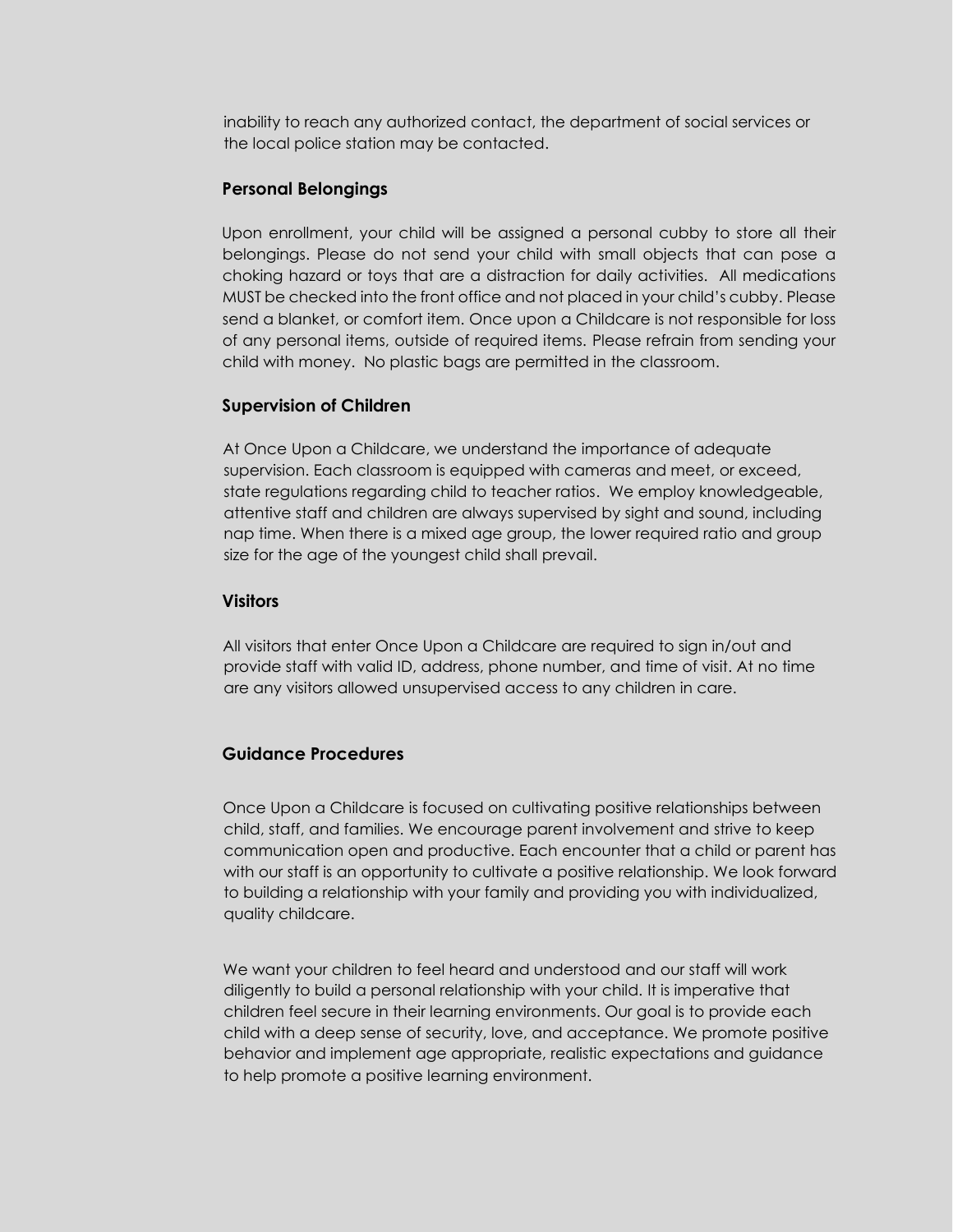We understand the importance of utilizing developmentally and individually appropriate strategies that take into consideration each child's different personality. We recognize that each child has different needs, interests, and abilities, and we embrace these differences. Your child will be treated with the utmost respect and be genuinely cared for physically and emotionally.

All programs and teaching strategies that are implemented at Once Upon a Childcare are in place to support positive behaviors, encourage peer interactions, and to help your child become socially and emotionally competent. Each child will be given the opportunity to build and maintain positive relationships, develop critical thinking skills, and utilize problem solving skills.

Our staff understands that all children are different and reach milestones at different times. Each teacher will keep track of your child's accomplishments and keep you updated on their progress. We will implement individualized, social, and emotional intervention when needed. All interventions will be done in a positive manner and have a team approach. We will provide you with age appropriate strategies that you can implement at home while we continue to work in a positive way to help your child reach their goals. We believe that if we take an active approach and a personal interest in each child, while maintaining realistic expectations, we can, together, help your child achieve greatness.

If needed, we will provide parents with resources for mental health consultations, or other specialists pertaining to their child's specific needs.

#### **Parent/Staff Conferences**

Parent teacher conferences are scheduled twice per year, once in spring, and again in fall. Although we are always available to sit down and discuss your child's accomplishments or struggles, we like to invite parents to participate in conferences. Conferences are a great to keep communication lines open and touch base regarding all your child's accomplishments. It is also a great time to reacquaint parents with their child's learning environment and go over any changes in curriculum, volunteer opportunities, or upcoming room transitions.

#### **Payment Policy**

Your first childcare payment is due at time of enrollment, then Thursday at pick up thereafter. If this day is a holiday, a vacation, or a planned day off for the parent, payment is due the previous business day. If you or your child are ill, your payment is still expected unless other arrangements have been previously made.

There will be a late fee of \$15 per child for each calendar day (including weekends) that payments are received late or returned as NSF beginning the following morning for all payments not made before your contracted drop-off time.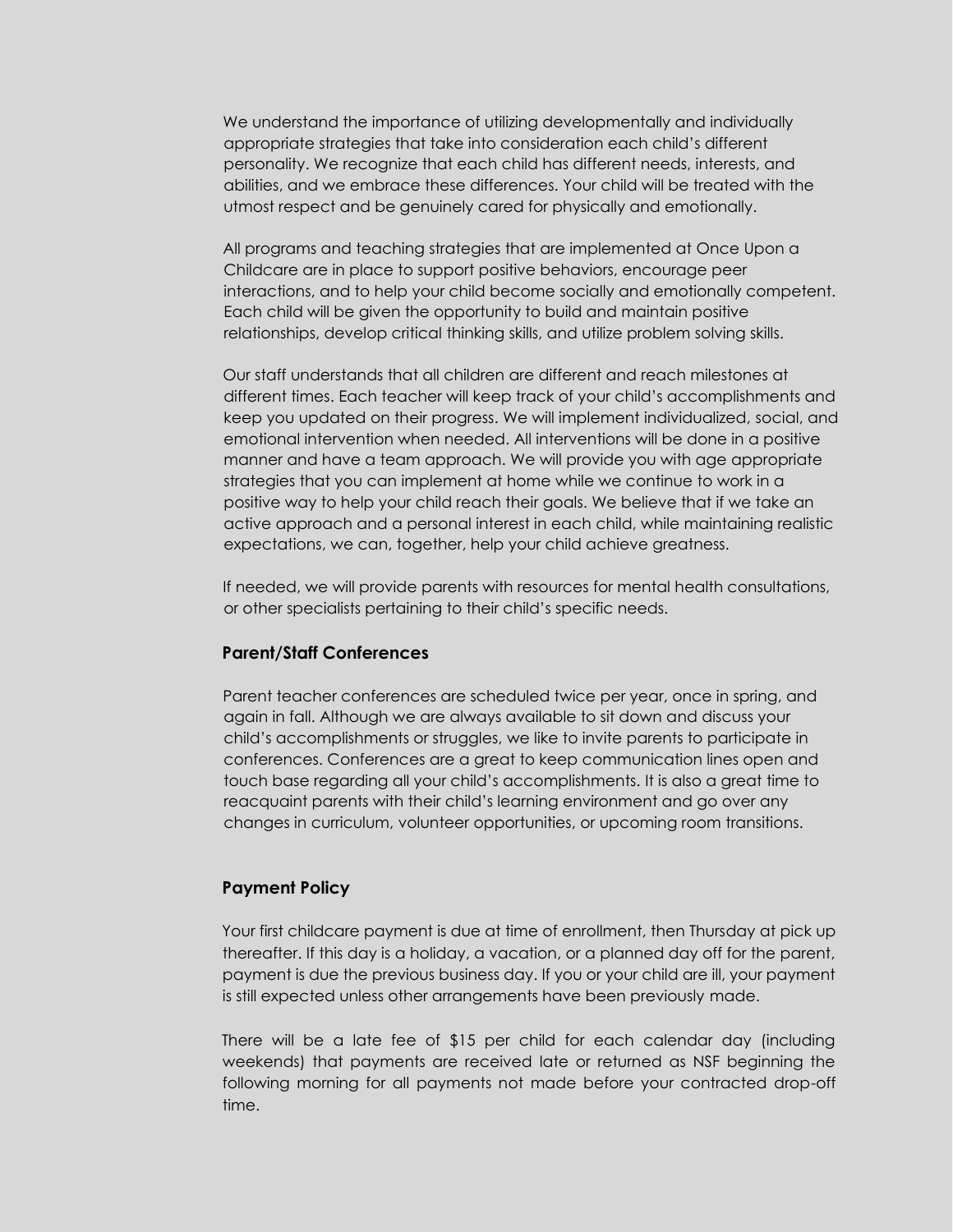Please do not put us in the uncomfortable position of having to ask for payment including, but not limited to, late fees, extended care requests, and/or drop-in requests. Any unpaid balances will be turned over to collections and the responsible party who signed our contract will pay all fees incurred.

You will be given a minimum of two-week's notice of any increase in your childcare fees.

## **Tax Information**

We will supply you with an invoice in early January each year for your tax purposes. If childcare has been terminated by either party prior to January, it is YOUR responsibility to request this form. We DO NOT send them out automatically as they contain critical information, and your address may have changed.

#### **Extended Leave**

In cases of your potential absence due to maternity or an extended leave from your job (i.e.: district teachers), we require full childcare payments for the entire time of your absence to hold your child's space.

#### **Absent Days and Notifications**

There will be no refunds or adjustments made to your childcare fee for your time missed for any reason, including, but not limited to, illness, holidays, and workdays off. Our operating expenses and hours of work are the same whether you bring your child or not. You are not only paying for the care of your child; you are also paying for their "space" in care.

#### **Weather-Related and Other Unanticipated Closings**

We reserve the right to close Once Upon a Childcare early or for the day without notice in the event of unanticipated situations such as, but not limited to, power outages, no water, widespread illness, and/or extreme weather conditions. Extreme weather conditions include, but are not limited to tornado, blizzard, hurricane, flood, and/or earthquake.

Our paramount concern is the safety of the children. If we deem it unsafe for children to stay in care and/or for parents/staff to get to our center, we will close.

We will take into consideration local school districts and their decision to close or delay school. We also look closely at driving conditions around the region and the forecast on all local news channels.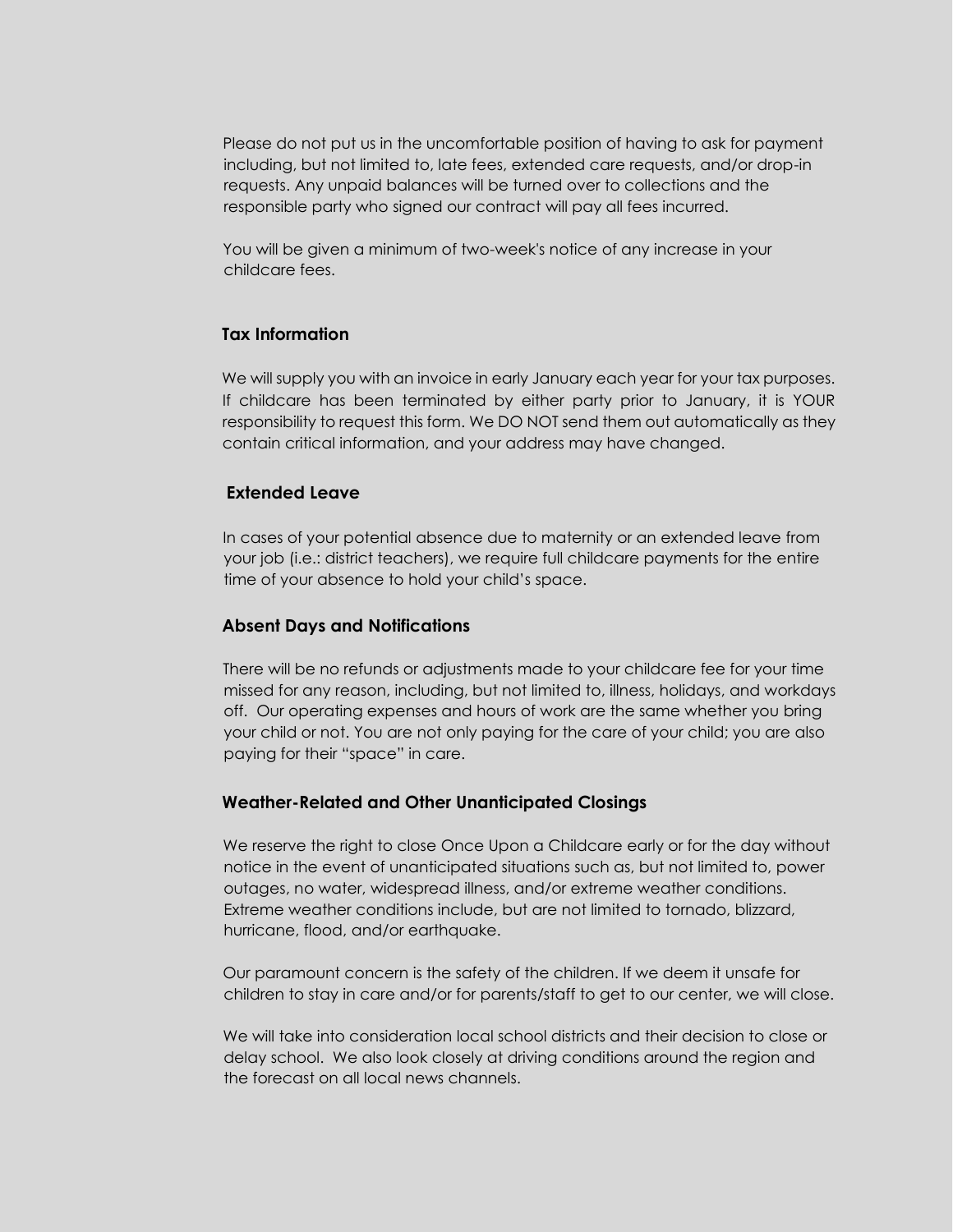We make every effort at Once Upon a Childcare to enjoy the outdoors, However, in the case of extreme weather, hot or cold, we will protect the children by remaining inside until the weather has returned to a safe temperature for outdoor play.

#### **Holidays and Vacation Days**

Paid Holidays Dec 24th -Jan 1st, Thanksgiving Day, the day after Thanksgiving, Memorial Day, Labor Day, 4th of July, and Easter Monday. Additional staff training days (President's Day, 2nd Friday in August) that the center is closed will be paid days as well for every family. If the holiday falls on Saturday, it will be observed Friday. If the holiday falls on Sunday, it will be observed Monday.

*Early Closure dates: Halloween 4pm*.

#### **Health and Illness Policy**

We must provide a healthy environment for the wellbeing of all the children. We will accept non- immunized children with a signed exemption form stating the reason for non-immunization. A physician must sign off on immunization records and provide a current well child physical. We accept children with MILD colds or other MINOR ailments only. Use your good judgment and, if in doubt, please call us in the morning. An ill child requires extra care and close attention and is best cared for at home. Do not send your child if he/she has shown any of the following symptoms during the previous 24 hours:

Communicable Diseases: Not permitted by law in childcare. Some of these illnesses are, but not limited to: Infectious Conjunctivitis (pink eye), Impetigo, Hepatitis A, Scabies, Ringworm, Infectious Diarrhea, Chicken Pox, Scarlet Fever, Lice, or Strep Throat. If your child is thought to have a communicable disease, you will be notified and asked to pick him/her up within the hour. Your child will be accepted back into care when no longer contagious. All communicable disease will be reported to the Health department as well as our licensing specialist. In the event of a communicable disease outbreak, we will shut down and reopen once the environment has been sterilized and is no longer contaminated. All non-immunized children will be allowed to return once incubation period has passed. All other parents will be notified of the possibility of a communicable disease and what symptoms to watch for. We may require a doctor's note, at our discretion, for return to childcare.

Fever: Not permitted. Any child with a fever =/> 100 degrees Fahrenheit will be sent home immediately. Your child needs to be fever free for a minimum of 24 hours without the aid of any fever reducing substance before returning to childcare. Administering medication to reduce your child\*s fever so that you can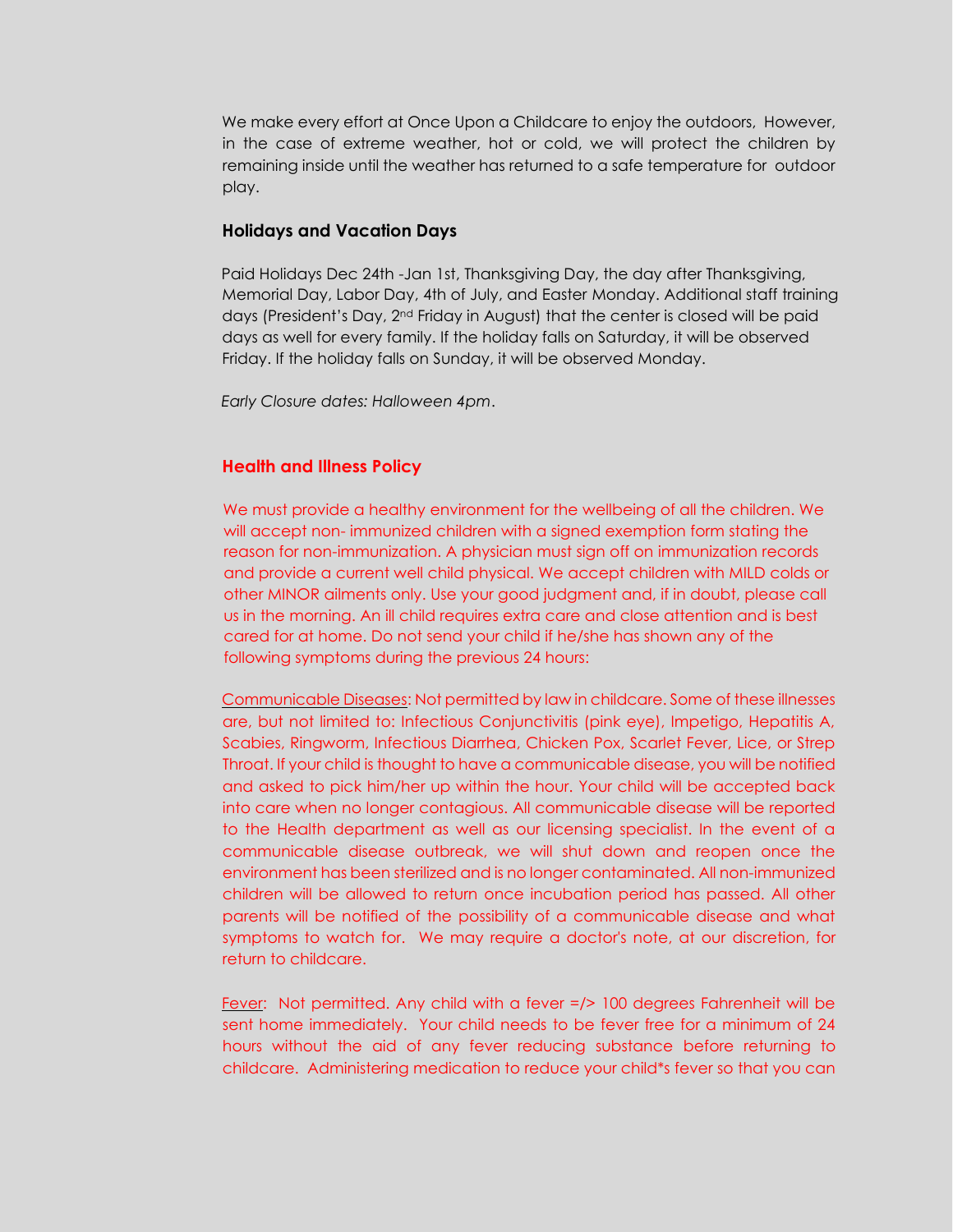bring him/her to childcare is grounds for termination. Unless fever is caused by teething.

Vomiting: Not permitted. Any child who vomits while at childcare will be sent home immediately and must stay home until 24 hours have passed with no vomiting episodes.

Runny Nose & Cough: You may bring your child to care if he/she has a common cold (slight occasional cough, clear runny nose, occasional sneezing).

Rashes: Not permitted. If your child has any rash other than a diaper rash, you must bring a note from the doctor stating it is not contagious before returning to care.

Runny and/or Crusty Eyes: Not permitted. Watery, matted, and/or red/pink eyes are not acceptable in childcare under any circumstances. A period of 24 hours must pass after symptoms before returning to care. Unless allergies are the culprit.

Lice: Not permitted back to childcare until after the second hair treatment and no nits are present. Your child will be inspected by a member of management upon arrival at childcare before you leave.

If we become aware of any of these symptoms during care, you will be asked to return for your child immediately. You will be expected to arrive within one hour.

Please notify us at once if you find that your child has a contagious illness, so we may notify the other parents. If your child is on medication for something contagious, do not bring him or her until they have been on medication long enough to not be contagious any longer (usually 24 hours). Please remember that just because your child has been home or on medication for 24 hours, does not mean that they feel well enough to take part in the daily activities at childcare In that event, they must stay home an additional day. If your child has been given prescription or over-the-counter medication before arriving at childcare, please inform your child's teacher when dropping off.

#### **Field Trips and Transportation**

We do not leave the property for any fieldtrips.

## **Medication Administration**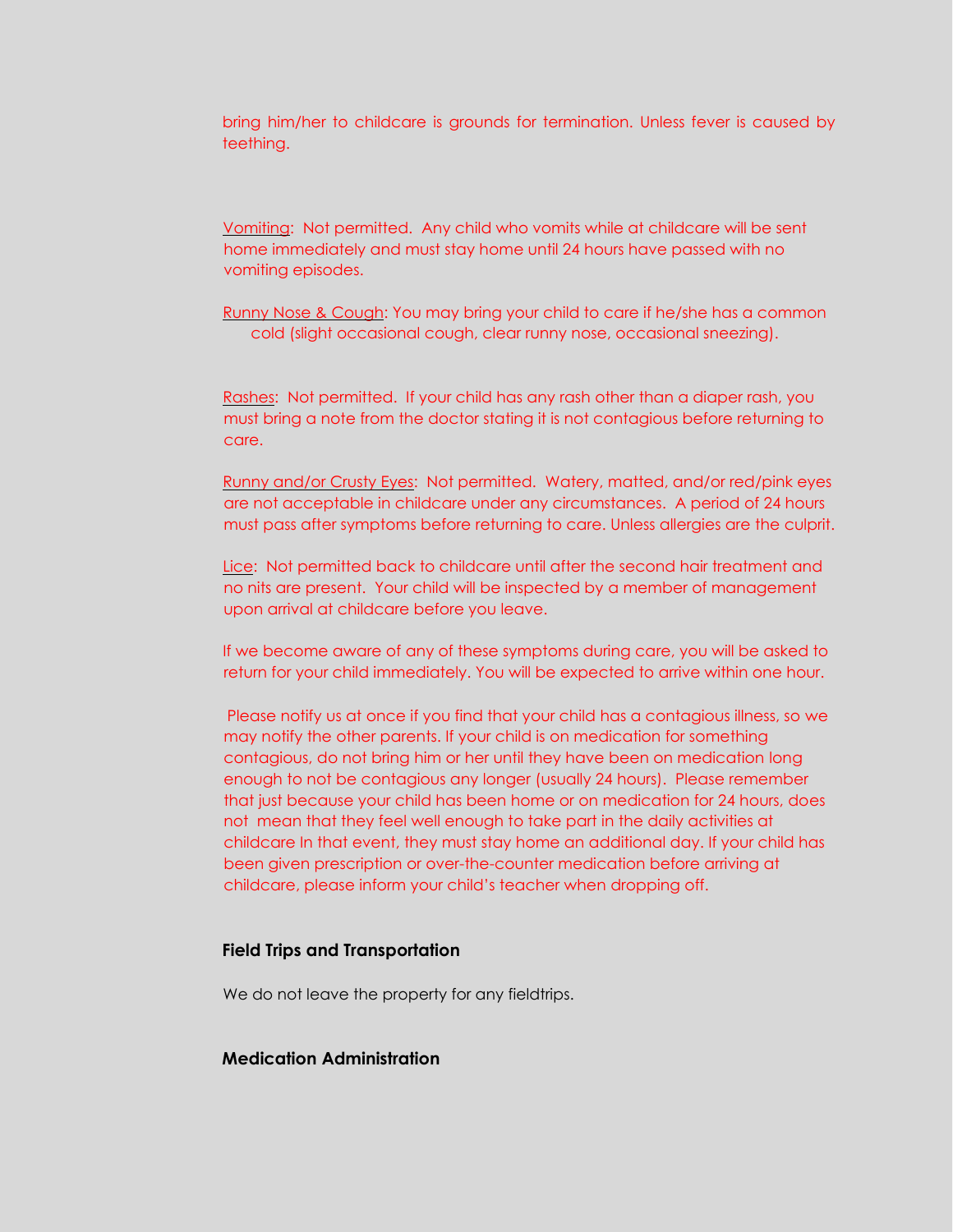Please take every measure possible to administer all medication at home. Our staff is Med Admin certified, we have an on-call nurse available and, if needed, we will administer medications, ointments, and creams you provide, so long as they are accompanied by a health care plan. The medications must be in their original containers and labeled with your child's name. We will not exceed the manufacturer's recommended dosage unless you provide us with a written physician's note with instructions. All medications will be stored in a locked box and be un-accessible to children. We will keep a medication log, and write down dosage and time given, and if child was able to keep medication down. Parents will be provided a copy of medication log daily.

All medication will be disposed of in a manner that meets or exceeds Colorado State law. We will remove them from their original containers and mix them with an undesirable substance, such as used coffee grounds, dirt, or kitty litter. Mixture will be placed in a sealable bag, empty can, or other container to prevent the drug from leaking or breaking out of a garbage bag. We will discard them in a trash bin that is inaccessible to children.

#### **Emergency Procedures**

During childcare hours, scrapes and bumps are inevitable. In the event of serious injury, illness, or emergency, staff will take the appropriate first aid action and, if necessary, will call the Colorado Springs Police Department or Paramedic Unit. You will be notified as soon as it is feasibly possible.

If we must vacate the property due to an emergency, parents will be notified, and children will be picked up from the parking lot or a safe location close by.

All children with special needs will be evacuated in a manner that is conducive with an individualized plan created at time of enrollment.

Staff will make a conscientious effort to locate you or your designated emergency contact before taking any action in an emergency. If staff cannot locate you or your designated emergency contact, staff will call your child's doctor, dentist, or hospital if emergency, medical or surgical care is needed. In addition, and if needed, we will call an ambulance at our own discretion. All costs involved in emergency treatment and/or the cost of an ambulance are your responsibility.

Evacuation, Shelter in place, Lockdown, Active Shooter, Natural disaster are held every quarter and Fire Drills are held monthly to familiarize children with safety procedures. Fire drills are held at various times with the purpose simulating actual fires so that children are adequately prepared in case of an emergency.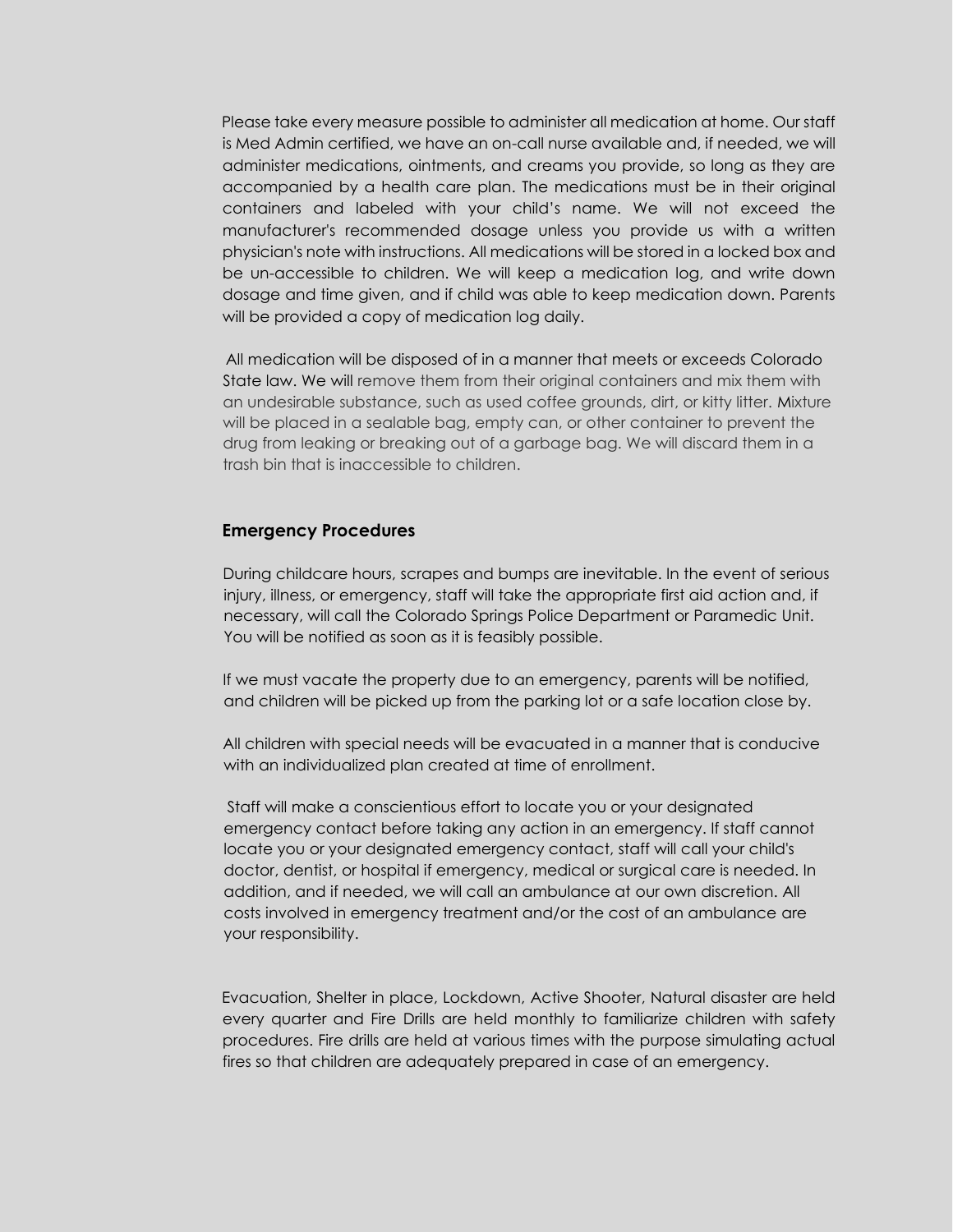Fire safety lessons are taught as a regular part of our program. It is especially important that children know what to do in the case of a fire, not only in our center, but in other environments as well.

In the event of an unexpected natural disaster with children already in attendance, plenty of food and water will be on hand and children will be taken care of until conditions allow pick up.

#### **Infant Safe Sleep**

All childcare professionals who care for infants are required by The CDHS to be trained in safe sleep practices.

All infants must be placed on their backs while sleeping, unless we have been provided with an alternate sleep position form signed by your child's pediatrician. Sleep plan must specify that an alternate sleep position is medically required. This form must be placed in your child's file.

Unless parent provides staff with an infant swaddling permission form signed by their child's pediatrician, including a healthcare plan, swaddling is prohibited.

Pacifier use may reduce the risk of SIDS, therefore all infants over 1mo will be offered a clean, dry pacifier, free of any solution at sleep time. If parents prefer child not to use pacifier, they must sign a waiver indicating that they don't want their child to utilize a pacifier while in care.

All cribs have been approved by the Consumer of Product Safety and we keep a certificate of compliance on file. All cribs must remain free of toys, mobiles, bumpers, and all other items that pose a risk to infants. All infants who fall asleep outside of approved crib must be immediately placed on their back in crib, with pacifier offered. Sleeping children will be visually checked on every 10 minutes so that staff can observe breathing, sleep position, skin color, level of sleep, overheating, and restlessness. Only sleep sacks that allow free movement of arms and legs are permitted. Age/developmentally appropriate music will be played during sleep time, but music device will be placed no closer than 3ft to the crib.

To promote a safe and comfortable sleep environment, our thermostat is set to 67 to reduce the possibility of overheating.

Protecting infants/children from secondhand smoke is imperative to child safety and health. This facility is smoke free.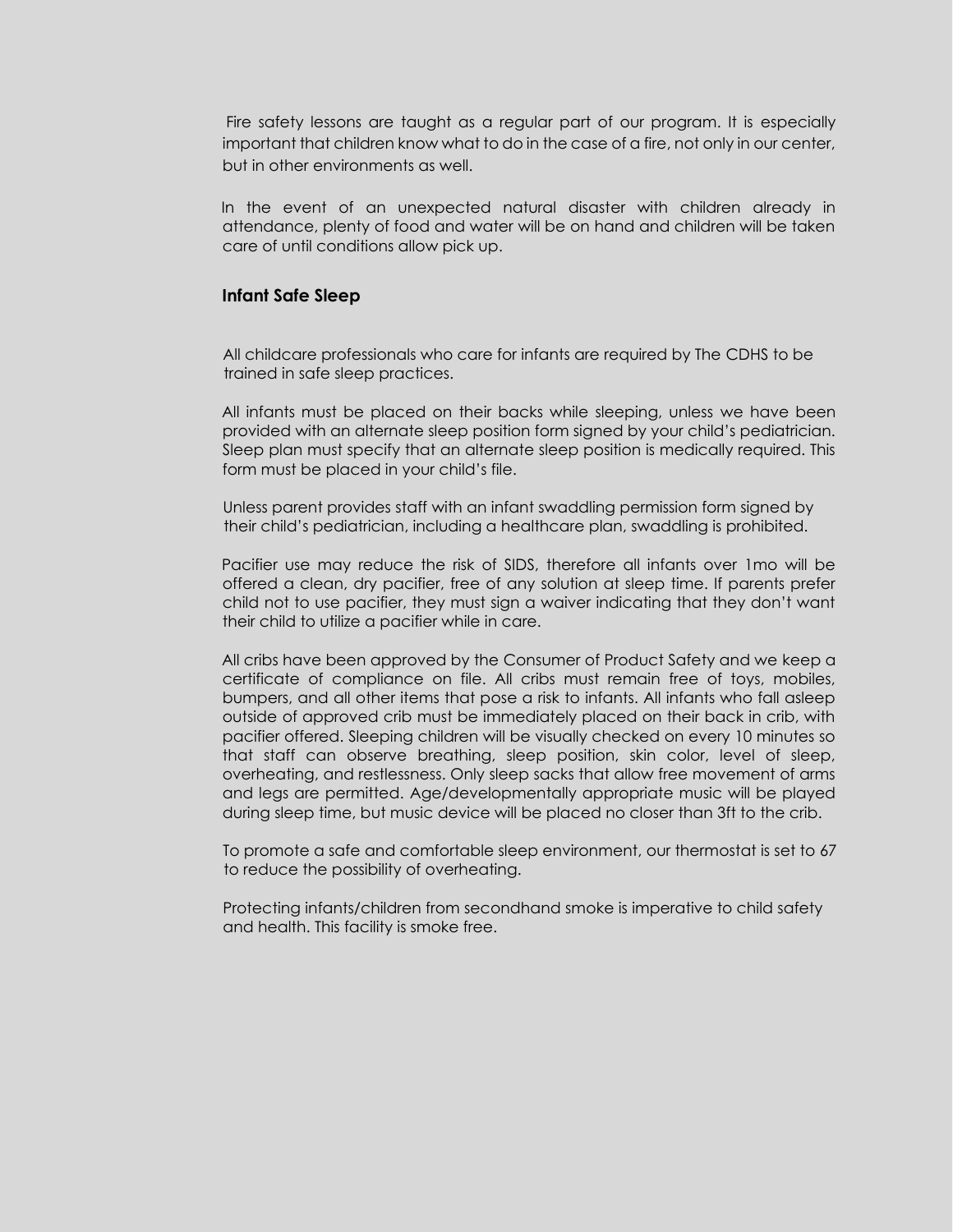## **Meals and Snacks**

All meals meet or exceed USDA guidelines. We serve breakfast, lunch, and snacks throughout the day. All Meals are organic and locally sourced, when available.

You are responsible for feeding your child at home if you will arrive at childcare after a mealtime. Our mealtimes are posted on tadpoles and on your child's daily classroom schedule. Please ask if you are unsure of a current mealtime.

All Infant bottles must be prepared before arriving at the center and must be labeled with both first name, last name, and the date. Breast milk must have a **BRIGHT** label and labeled with First name, last name, and date as well. Staff will begin the transition from a bottle to a cup at the parent's request, usually the same time as finger foods are introduced.

Our weekly menu is updated and available for viewing via tadpoles and on our parent bulletin board. If your child has any allergies, dietary restrictions, or other requirements, please inform us during enrollment and during any changes.

We encourage healthy eating habits. Children are offered a variety of foods and are encouraged to try new things. Nutrition lessons are taught as a regular part of our program.

#### **Discipline and Guidance**

Our goal is to help your child develop self-discipline and encourage positive behavior by guiding children in an age appropriate manner. It is imperative that children are nurtured through caring, patience, and understanding.

When dealing with young children, we believe that many inappropriate behaviors can be prevented with adequate supervision and redirection. Our teachers are trained to provide positive guidance and set realistic expectations for their classrooms. Each teacher implements learning activities that help set expectations and positive behavior guidance as part of their curriculum.

We believe that children thrive on consistency, routine, and loving guidance and that it is particularly important to teach children empathy and to take responsibility for their own actions. Children in our care will be taught and expected to share with others, play cooperatively, express themselves verbally,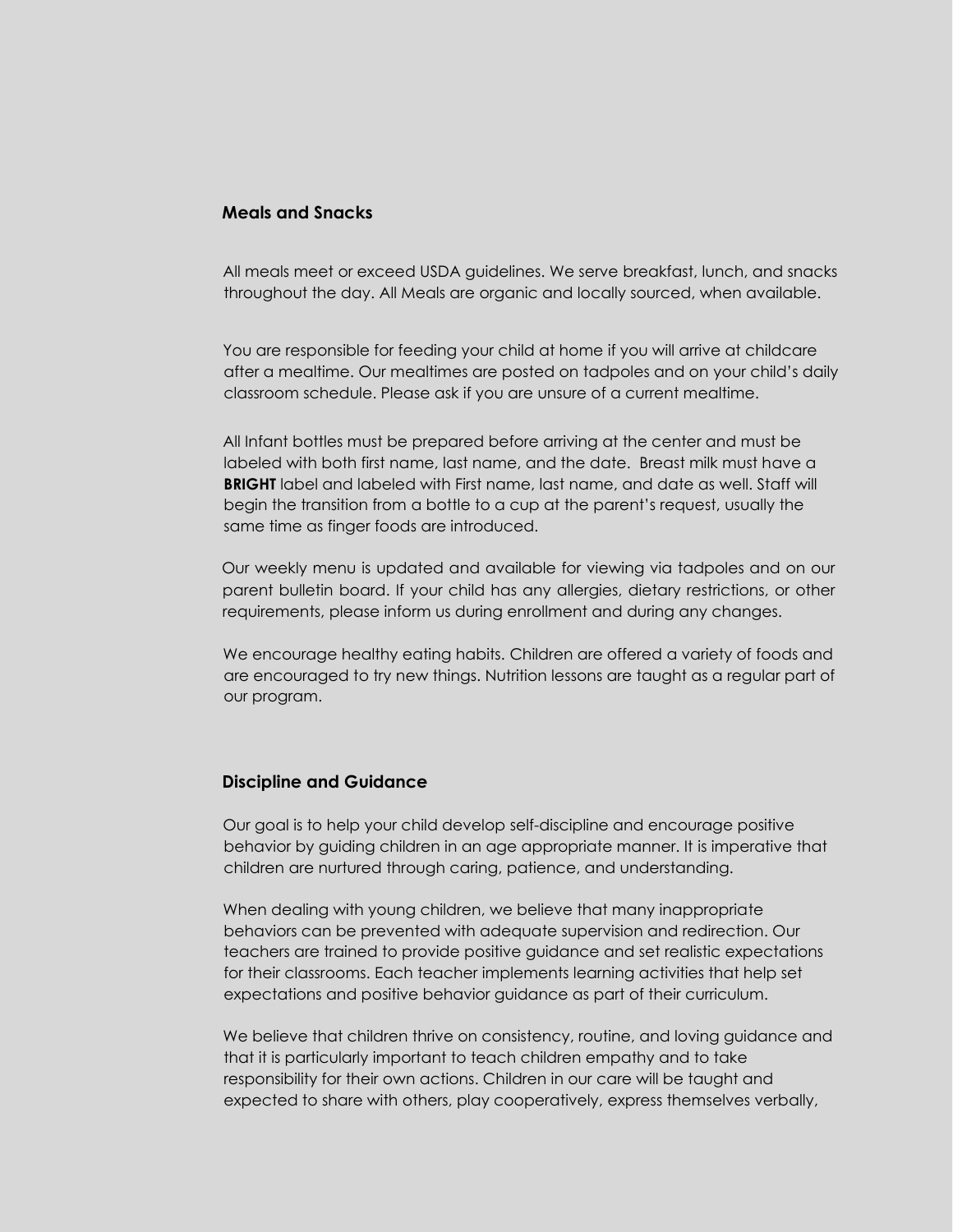clean up when asked, follow directions and, most importantly, to treat themselves and others (including yourself) with respect.

Teachers will discuss with you any behavioral problems as they arise. The following methods of discipline will be used: Encourage children to solve problems themselves, intervention, discussion, re-direction to another play area, logical consequences, and/or reflection time. Please show your child that you respect us and our rules by reminding them and enforcing the rules while you are in our center.

If your child does not respond to the above listed methods and their behavior is becoming a distraction or safety concern in the classroom, we will work closely with you, and utilize all resources at our disposal to help support positive behavior choices for your child.

Anytime a child poses a risk to themselves or others, parents will be notified immediately. After 3 incidents, we will suspend student for a specified period, to allow parents the ability to work closely with their child to modify behavior. Once the child has returned to our program, we will continue to work with families to help maintain positive boundaries and implement strategies to help your child thrive. If after the first suspension, behavior is still not showing signs of improvement, Once Upon a Childacre will resort to disenrolling your child from our program.

#### **Quiet Time**

Quiet time is an especially important time of the day in a childcare environment. The children need rest to enable them to have an enjoyable evening at home with their family. Teachers need this time to allow for the regeneration of the patience and the mental attitude it requires working with young children full time. This is also the best opportunity during the day to clean up, do paperwork, and plan activities.

All children will lay down to rest, even older children need a break from the day to rest and rejuvenate. Infants and young toddlers will be provided their own crib or napping cot, and older toddlers and preschoolers will be provided a napping cot. We will provide a blanket for your child or you may bring one from home if you prefer. You may also provide a small pillow if you wish. Children are permitted to bring a small soft friend from home to sleep with as well. All children will be monitored by sight, and sound, at all times. Please do not ask us to keep your child awake during this time. However, should your child be unable to fall asleep, we will provide them with a quiet independent activity.

If you do not wish to have your child participate in a quiet time, our childcare facility may not fit your family's needs.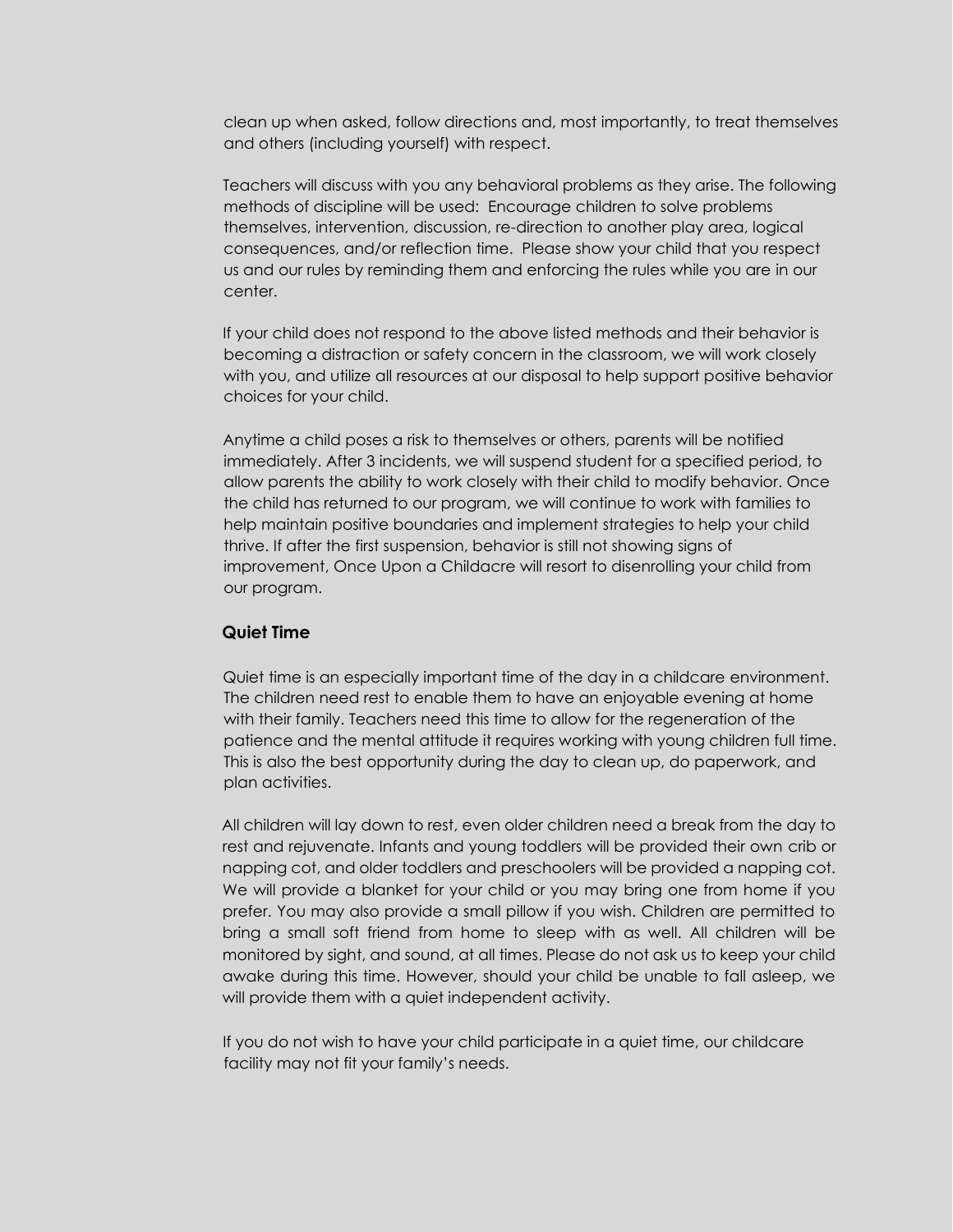### **Belongings and Supplies**

You are always expected to keep spare clothing at the childcare (including socks and underwear), that are appropriate for the season. While your child is toilet training, you will be expected to keep two sets of spare clothing at the childcare. Any soiled clothing will be sent home in a plastic bag and you will be expected to replace the items with new spare ones the following day.

During warmer months, you will need to bring a bathing suit that may be kept at the center for the entire summer season for water play days. If your child is not fully toilet trained, you are expected to provide additional diapers for water play.

Children may bring a blanket, binky, small pillow, and/or small stuffed friend, to be kept at childcare, for our daily Quiet Time.

You are expected to supply diapers (and Pull-ups during toilet training) as they are needed as well as diaper wipes. You are expected to supply any diaper creams or over-the counter ointments and medications you wish us to use.

You are required to provide bug repellent and sunblock, labeled with your child's name.

Please label all items with your child's first and last name. Keep in mind that if you do not supply a needed item, your child may not be able to participate in an activity or it may prevent all the children from enjoying an activity. We reserve the right to purchase needed items for your child if you do not supply them in a timely manner. You will be billed for the cost of the item(s) and staff time if this should occur.

We will identify, on a routine basis, any recalled toys, equipment and furnishings and remove such recalled items from our childcare center.

## **Toilet Training**

Children generally achieve toilet training between the ages of 2 and 3 years old. If toilet training is initiated when your child is ready, the task is quick, easy, and can often be achieved in a few days. Some signs to look for include appropriate language skills to communicate the need to use the potty, staying dry for long periods of time, the ability to dress and undress self, and an interest in staying dry or clean. We take a very relaxed attitude towards potty training. Please realize this should be your child's accomplishment and not yours or the staff's. Children should not be compared to how others are doing. Children train easily when they are ready.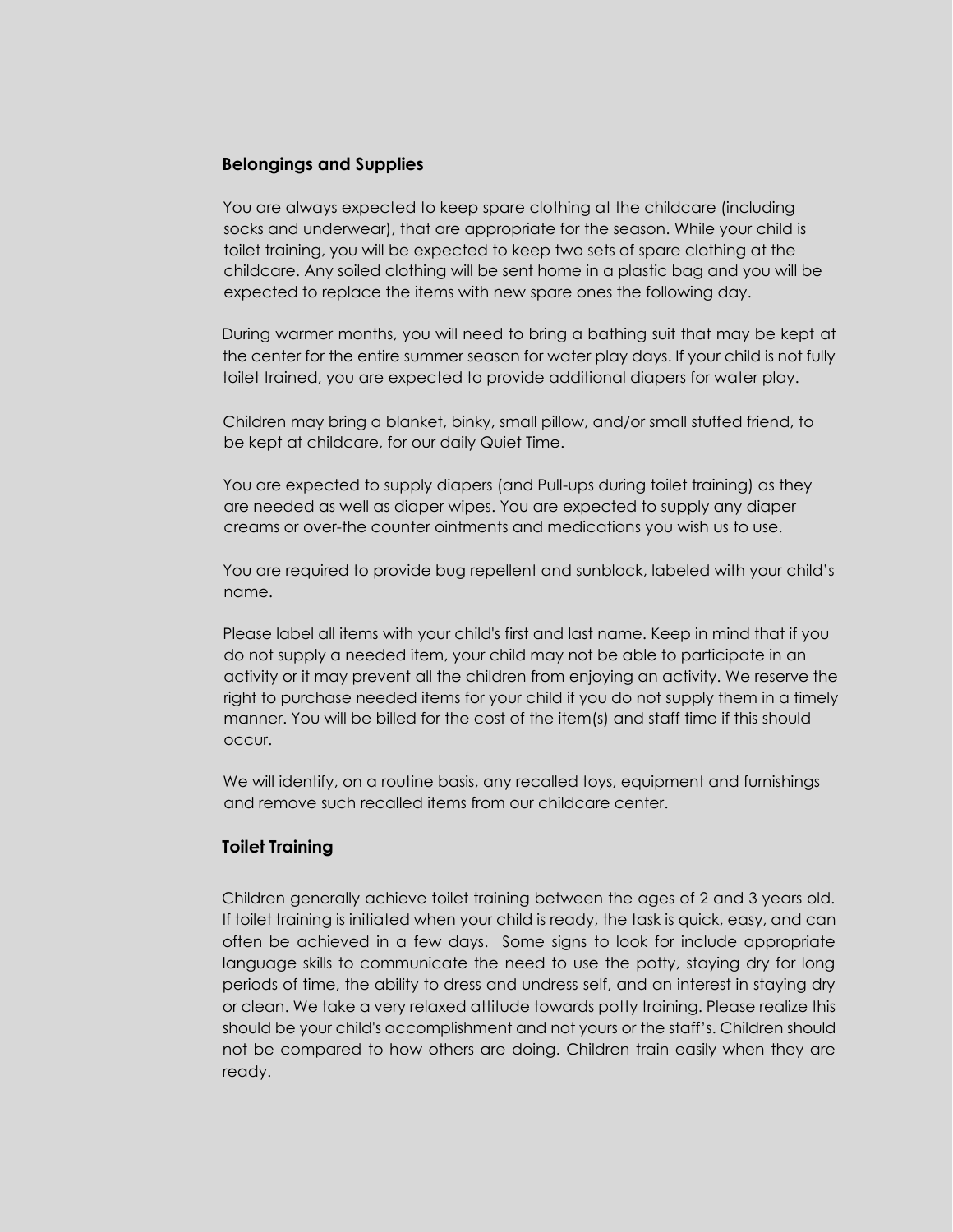Parents must begin the toileting process at home. If successful and the teacher agrees that your child is ready, we will follow up with toilet training here. During this time, we require that children wear pull-ups for health and safety reasons while in childcare setting. Please keep in mind that the activity level here can distract your child from responding to an urge to use the potty, more so than at your home. Therefore, we will continue to use pull-ups until your child can and will announce that he/she must use the bathroom (not just at home, but here, as well) and can control his/her bladder and bowels for a few minutes beyond that announcement.

It will be at our discretion when you may bring your child in big girl or big boy underpants to childcare. While your child is learning to use the potty, the rules are: No overalls, onesies, belts, buckles, snaps, or buttons. A second set of spare clothing is required. In addition, we require that the Pull- ups your child uses have velcro sides.

#### **Diapering**

We ask parents to supply diapers, wipes, and ointment of their choosing. These supplies can be brought daily or in bulk, and teachers will let you know when your supply needs replenishing.

We take every precaution possible and meet/exceed all state standards in our diapering areas. Staff are thoroughly trained on diaper changing technique, safety, and hygiene. Children are routinely checked and changed frequently to prevent diaper irritation/rash.

#### **Dress Code and Hygiene**

You are expected to bring your child clean and in comfortable, weather appropriate clothing unless there are extenuating circumstances. Examples: Pajama Day or Halloween. When dressing your child, please keep in mind that we sometimes do "messy" activities. Please do not dress your child in clothes you would not like to be soiled. Though teachers try their best to keep the children's clothes free of mess, sometimes they lose this battle.

You are expected to provide outerwear appropriate for the weather daily. This includes hats, mittens, warm jackets, and boots for cold or snowy days. You may keep a pair of play shoes in your child's cubby if you wish.

On a rare occasion we may need to give your child a quick sink bath (if infant) or shower. Examples (but not limited to): A potty incident, slipping in mud, spilling a large amount of a food or liquid. If you do not wish us to do any of the above, please let us know and we will mark it as such in your child's file.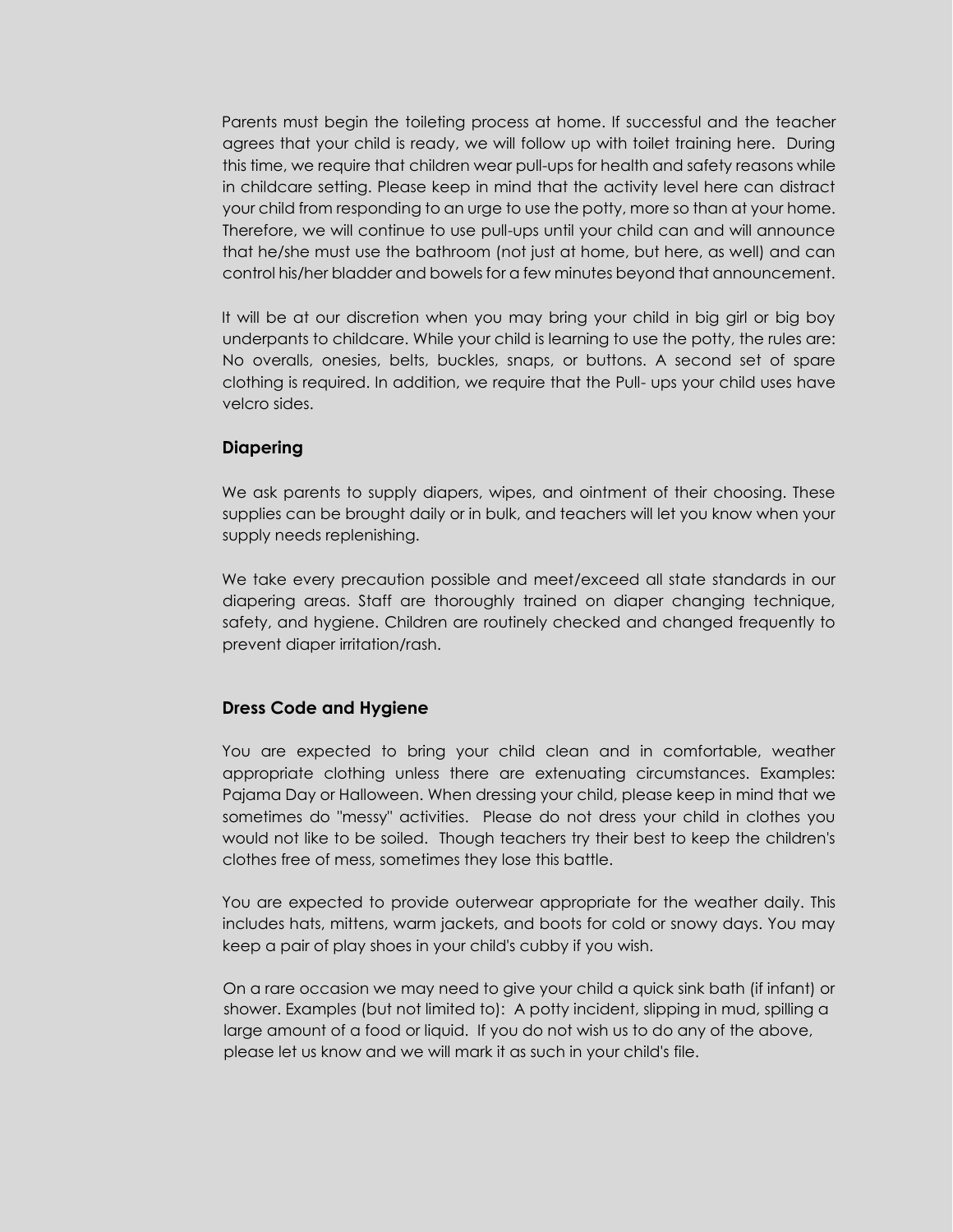#### **Outside Play Time**

At Once Upon a Childcare, we love spending time outside when the weather permits. All children age one and under will always be provided with shade, to prevent sun burns. Children age two and older will have sunscreen applied 30 minutes prior to outdoor play and re-applied every two hours.

We ask parents to please provide the sunblock of their choice, with your child's name clearly labeled. If you choose for your child to not wear sunblock, we will make every effort to not allow your child to become sunburnt. We will provide a release form at the time of enrollment, where you can mark your preferences.

#### **Birthdays and Parties**

Each child's birthday is his/her "Special Day." You may bring a special treat for all the entire class on your child's special day if you wish. If your child's birthday falls on a weekend, you may choose another day to celebrate their special day.

We also have holiday and special theme parties for the children occasionally throughout the year. We typically will request treat donation on a volunteer basis for these parties.

## **Media Use**

We are tech free in our classrooms and utilize no media for children.

## **Withdrawal**

We appreciate the opportunity to provide childcare services to you and sincerely hope that you are satisfied with our services. If not, please let us know, as most problems concerning childcare can be resolved.

In the event you decide that your child may need to leave our care at any point after the trial period for any reason including, but not limited to, a job/schedule change or a pending relocation, written notice is required as well as full advance payment of the final 2 weeks of care.

We require two week's written notification for any termination, this time period will begin on the first Monday after notice is received. We require and will run your final two-week's childcare payment at the time written notification is presented to us. This full payment is due regardless of your child's attendance and/or if the childcare is closed for any reason.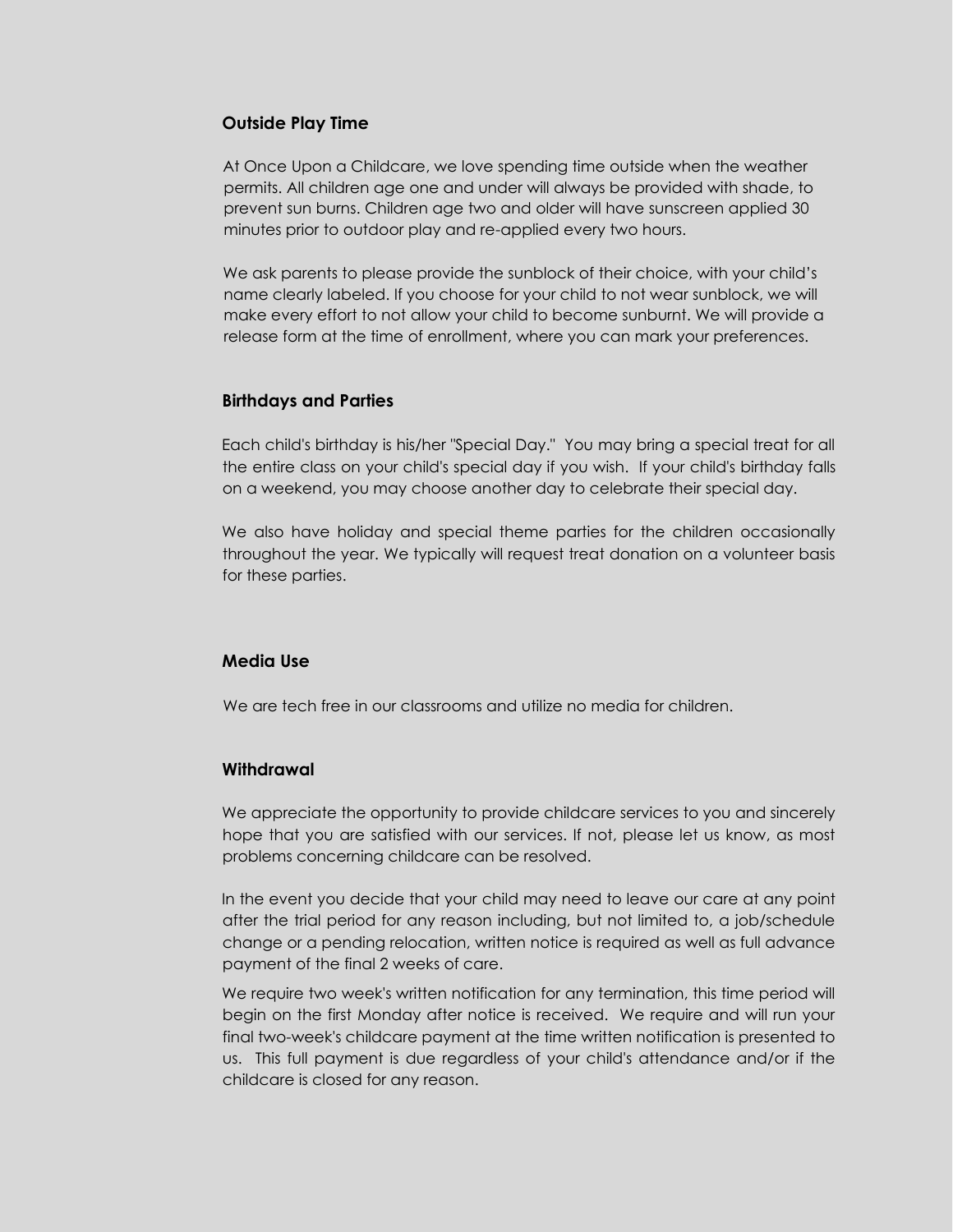## **Termination**

We appreciate as much advance notification of withdrawal as you can give and in return, will give you the same courtesy with a two-week's notice of our intent to terminate our agreement. However, we reserve the right to terminate our Contract immediately for any of the following reasons (but not limited to):

- \* Non-Payment, Continual late payments
- \* Lack of compliance with Handbook Policies
- \* Lack of parental cooperation, Disrespect
- \* Failure to complete and return required forms
- \* Physical or verbal abuse of any person or property
- \* Continual disciplinary problems
- \* False information given by parent either verbally or in writing

If we terminate this contract for any reason and there are any outstanding fees due, a bill will accompany the termination notice. If we do not receive those fees in a timely manner, legal action will be taken. You will be billed \$25 per day in late fees beginning with the payment due date specified in the termination notice, until our court date and beyond if necessary. You will be responsible for all court, filing, and mailing fees in addition to the amount due. You will be responsible for any fees associated with a judgment for payment and/or for any fees associated with a garnishment of wages.

#### **Photographs**

Photographs of the children's participation may be taken from time to time. The photos are displayed for children to enjoy, used in various arts and craft projects, and given to parents periodically. Once Upon a Childcare also has a Facebook page and website where photos may be displayed. If you wish for your child not to be included in pictures for any reason, please make that request in writing on our photo release form during enrollment.

#### **Referrals**

In the event of an open space, should any currently enrolled family exclusively refer another family to Once Upon a Childcare, a referral bonus will be paid.